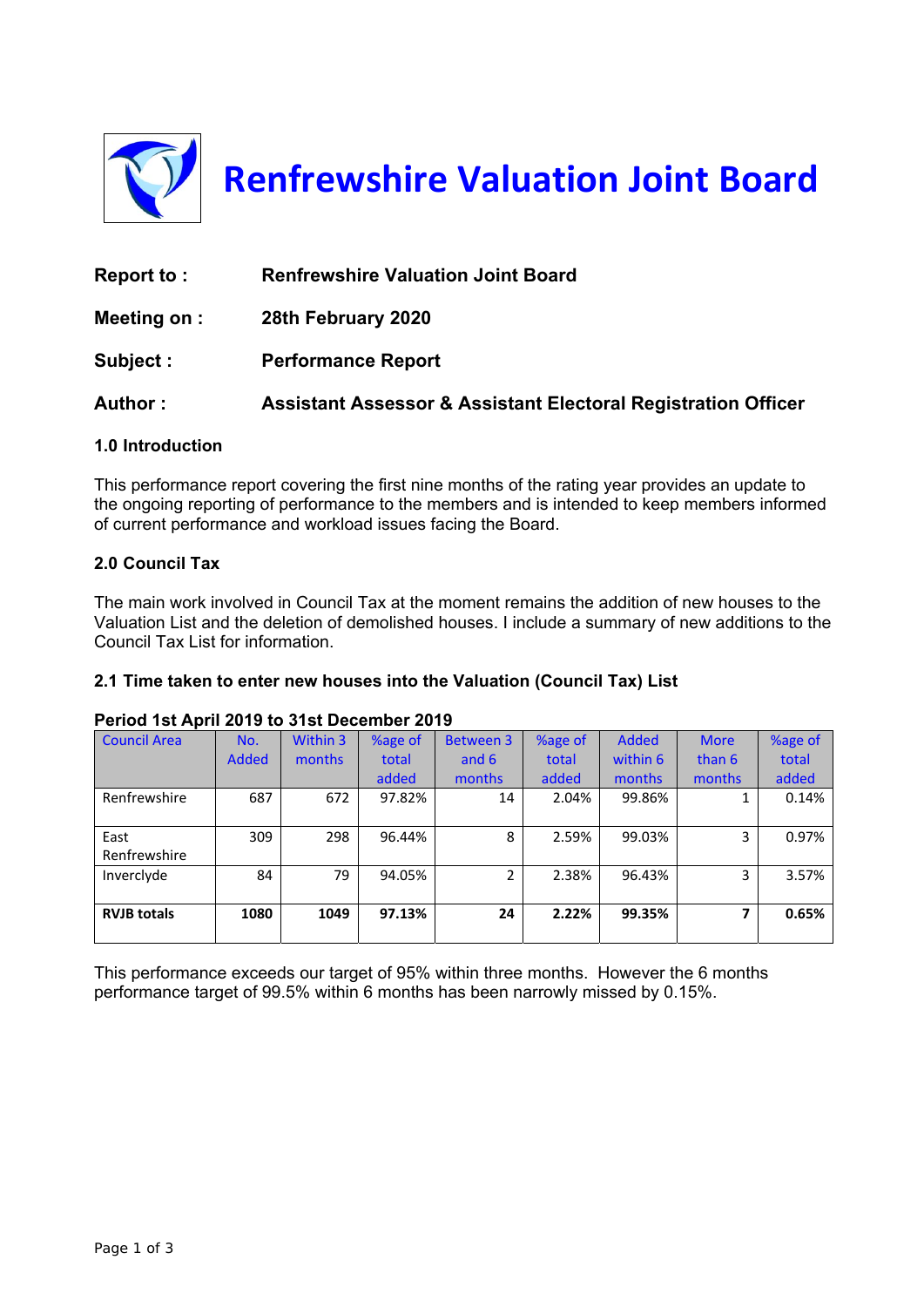In the period from 1 April 2019 to 31st December 2019, the average number of days taken to add a house was as follows:

| <b>Council Area</b> | No. Added | Average<br>No. of |  |
|---------------------|-----------|-------------------|--|
|                     |           | Days              |  |
| Renfrewshire        | 687       | 22.60             |  |
| East Renfrewshire   | 309       | 39.26             |  |
| Inverclyde          | 84        | 35.09             |  |
| <b>RVJB Totals</b>  | 1080      | 28.33             |  |

This measure exceeds our internal target of 38 days.

# **2.2 Information on Deletions from the Council Tax List**

The main reasons for deleting a property from the valuation list would be: where the property is demolished, where a house is now being used for Non–domestic purposes or where two or more houses are combined to form one house.

# **2.2.1 Number of Deletions from the Valuation (Council Tax) List between 1st April and 31st December during 2018 and 2019**

| <b>Council Area</b>      | No.            | No.            |  |
|--------------------------|----------------|----------------|--|
|                          | <b>Deleted</b> | <b>Deleted</b> |  |
|                          | 2018           | 2019           |  |
| Renfrewshire             | 170            | 54             |  |
| <b>East Renfrewshire</b> | 16             | 21             |  |
| Inverclyde               | 92             | 61             |  |
| <b>RVJB Total</b>        | 278            | 136            |  |

#### **3.0 Non-domestic Valuation**

One of the main areas of work in non-domestic valuation at the moment is the maintenance of the 2017 valuation roll. The table below is a summary of the statutory amendments carried out to the current Valuation Roll over the last nine months. These are new entries being added to the Roll, entries being deleted or properties that have been altered. Each of these amendments has been made after a member of staff has inspected the premises.